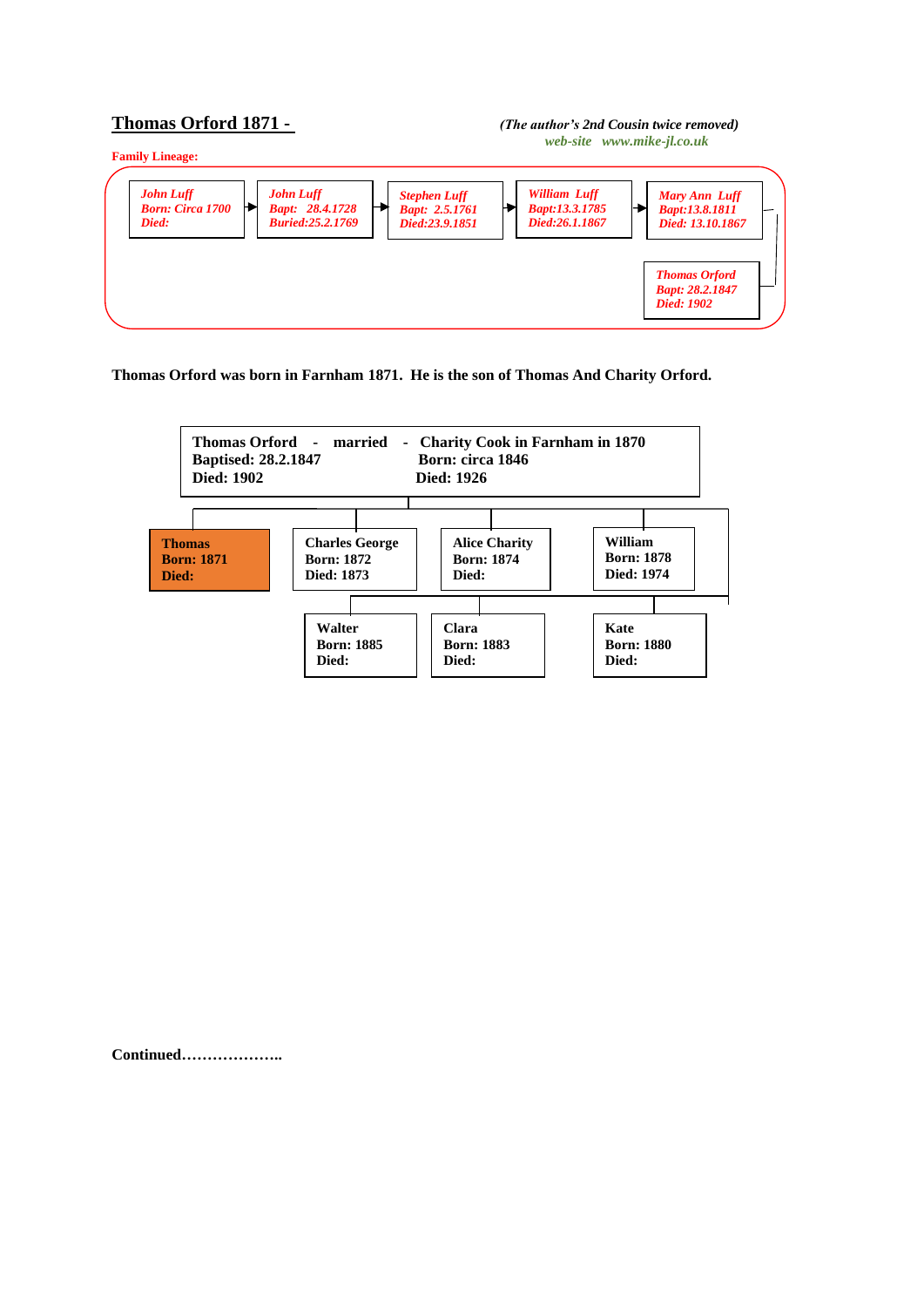|                    | Civil Parish [or Township] of<br>raunham       |                          | City or<br>Municipal Borough of                                                                                                                                                                                                                                                                                                                                                                                                                                                                     | Municipal Ward of                     | Parliamentary Borough of                |                                            |               |                                                   | Town or Village op<br>Hamlet of<br>Urban Sanitary District of<br>Farnham<br>O areach am |                                    | Rural Sunitary District of   | Ecclesiastical Paris<br>District of                                |
|--------------------|------------------------------------------------|--------------------------|-----------------------------------------------------------------------------------------------------------------------------------------------------------------------------------------------------------------------------------------------------------------------------------------------------------------------------------------------------------------------------------------------------------------------------------------------------------------------------------------------------|---------------------------------------|-----------------------------------------|--------------------------------------------|---------------|---------------------------------------------------|-----------------------------------------------------------------------------------------|------------------------------------|------------------------------|--------------------------------------------------------------------|
| No, of<br>Schodula | ROAD, STREET, &c.,<br>and No. or NAME of HOUSE |                          | HOUSES<br>$\begin{tabular}{l c c} \multicolumn{1}{c}{\textbf{Time}} & \multicolumn{1}{c}{\textbf{Unim}}\\ \multicolumn{1}{c}{\textbf{In}} & \multicolumn{1}{c}{\textbf{In}} \\ \multicolumn{1}{c}{\textbf{In}} & \multicolumn{1}{c}{\textbf{In}} \\ \multicolumn{1}{c}{\textbf{In}} & \multicolumn{1}{c}{\textbf{In}} \\ \multicolumn{1}{c}{\textbf{In}} & \multicolumn{1}{c}{\textbf{In}} \\ \multicolumn{1}{c}{\textbf{In}} & \multicolumn{1}{c}{\textbf{In}} \\ \multicolumn{1}{c}{\textbf{In}}$ | NAME and Surnamo of cach<br>Person    | <b>RELATION</b><br>to<br>Head of Family | CON-<br><b>DITION</b><br>as to<br>Marriage |               | <b>AGE</b> last<br>Birthday<br>of<br>Males Founds | Rank, Profession, or OCCUPATION                                                         |                                    | WHERE BORN                   | andre<br>(1) Deaf-aud-<br>(2) Blind<br>(3) Imbedies<br>(4) Lunatic |
| 12                 | 104. Carl Shul                                 |                          |                                                                                                                                                                                                                                                                                                                                                                                                                                                                                                     | Wayd Hawkes                           | H <sub>4</sub>                          | Inar                                       | $35 -$        |                                                   | Davidman Worth Butcher Swing Fainham                                                    |                                    |                              |                                                                    |
|                    |                                                |                          |                                                                                                                                                                                                                                                                                                                                                                                                                                                                                                     | Websaleth<br>470                      | <b>Lizk</b>                             | $\Delta t$ .                               |               | 53                                                |                                                                                         | Juniel.                            |                              |                                                                    |
|                    |                                                |                          |                                                                                                                                                                                                                                                                                                                                                                                                                                                                                                     | Frank<br>600                          | Ph <sub>n</sub>                         | wo                                         |               |                                                   | Blacksmith                                                                              | $\epsilon$                         | Vainham<br>$\Delta v$        |                                                                    |
|                    |                                                |                          |                                                                                                                                                                                                                                                                                                                                                                                                                                                                                                     | AC<br>tometre                         | Baughter Upon                           |                                            |               | 13                                                | Jeholar.                                                                                | 4)0                                | $D^o$ .                      |                                                                    |
|                    |                                                |                          |                                                                                                                                                                                                                                                                                                                                                                                                                                                                                                     | 150<br>Jugartna                       | $4 - 0$                                 |                                            |               |                                                   | $A^T$                                                                                   | $\varpi$                           | 50                           |                                                                    |
| 23                 | 100<br>$60^{\circ}$                            |                          |                                                                                                                                                                                                                                                                                                                                                                                                                                                                                                     | Hawlie<br>John                        | Frend                                   | $\mathcal{U}_{n,m}$                        | $45 -$        |                                                   | Barryman                                                                                | 47                                 |                              |                                                                    |
|                    |                                                |                          |                                                                                                                                                                                                                                                                                                                                                                                                                                                                                                     | Nary ann 190                          | lieta                                   | $470^{\circ}$                              |               | $\cdot$ 19                                        |                                                                                         | $\sqrt{c}$                         | $\mathcal{L}$<br>250         |                                                                    |
|                    |                                                |                          |                                                                                                                                                                                                                                                                                                                                                                                                                                                                                                     | annie<br>$\mathcal{L}^{\dagger}$      | futer                                   | 10                                         |               | 75                                                | DEsmaker                                                                                | $\Lambda^{\gamma}$                 |                              |                                                                    |
| $\frac{2}{\ell}$   | $105 -$<br>00                                  |                          |                                                                                                                                                                                                                                                                                                                                                                                                                                                                                                     | James Robinson                        | Head.                                   | mar trs                                    |               |                                                   | Consporter                                                                              | $\mathscr{U}$                      | $\Lambda$<br>$\Delta$        |                                                                    |
|                    |                                                |                          |                                                                                                                                                                                                                                                                                                                                                                                                                                                                                                     | Tawa Jane Ne                          | like                                    | FU                                         |               | <b>ZXS</b>                                        |                                                                                         | ΓC                                 | $\mathcal{A}^{\dagger}$      |                                                                    |
| $23 -$             | po<br>104                                      |                          |                                                                                                                                                                                                                                                                                                                                                                                                                                                                                                     | Thomas or ford                        | France                                  | mar 34                                     |               |                                                   | Jeffar Lavico                                                                           | $\iota \bar{v}$                    | o                            |                                                                    |
|                    |                                                |                          |                                                                                                                                                                                                                                                                                                                                                                                                                                                                                                     | Charles<br>no                         | uin                                     | mar                                        |               | 34                                                |                                                                                         | 670                                | AXO                          |                                                                    |
|                    |                                                |                          |                                                                                                                                                                                                                                                                                                                                                                                                                                                                                                     | Romes<br>490                          | $f_{\mathcal{L}}$                       | Henry                                      | $10^{-}$      |                                                   | Leholay                                                                                 | $40^{\circ}$                       | <b>DU</b>                    |                                                                    |
|                    |                                                |                          |                                                                                                                                                                                                                                                                                                                                                                                                                                                                                                     | alice Charity ho                      | Daystota                                |                                            |               |                                                   | Jeholui.                                                                                | $\mathscr{E}^\mathcal{O}$          | $\mathcal{D}^{\prime\prime}$ |                                                                    |
|                    |                                                |                          |                                                                                                                                                                                                                                                                                                                                                                                                                                                                                                     | $3d. - 50$<br>William                 | T'en                                    |                                            | $\ddot{3}$    |                                                   |                                                                                         | 600                                | A                            |                                                                    |
|                    |                                                |                          |                                                                                                                                                                                                                                                                                                                                                                                                                                                                                                     | Ylate<br>$\mathcal{D}^{\prime\prime}$ | Dauchton                                |                                            |               |                                                   |                                                                                         | $h$ <sub><math>\alpha</math></sub> | $40^{\circ}$                 |                                                                    |
|                    |                                                |                          |                                                                                                                                                                                                                                                                                                                                                                                                                                                                                                     | <u>Hatter</u><br>ela in               | Colisin                                 |                                            |               | 23                                                | Domested<br>Tecca                                                                       | 6/0                                | Addleston                    |                                                                    |
| 26                 | 103<br>00                                      |                          |                                                                                                                                                                                                                                                                                                                                                                                                                                                                                                     | Man16 Garrer                          | Had                                     | $b_1a_0b_0=21$                             |               |                                                   | Railway Clerto                                                                          | horse.                             |                              |                                                                    |
|                    |                                                |                          |                                                                                                                                                                                                                                                                                                                                                                                                                                                                                                     | mily<br>490                           | Yirk                                    | po                                         |               | 26                                                |                                                                                         | Twiny                              | lim berry                    |                                                                    |
|                    |                                                |                          |                                                                                                                                                                                                                                                                                                                                                                                                                                                                                                     | Falk<br>$10^{10}$                     | $J_{\ell\ell\ell}$                      |                                            | $\mathcal{L}$ |                                                   | Scholar.                                                                                | $\partial$                         | Farn ham<br>mΰ               |                                                                    |
|                    |                                                |                          |                                                                                                                                                                                                                                                                                                                                                                                                                                                                                                     | Pellie<br>$\sim$                      | Quitates                                |                                            |               | 2                                                 |                                                                                         | $\overline{A}$                     | $A^{\sigma}$                 |                                                                    |
|                    |                                                |                          |                                                                                                                                                                                                                                                                                                                                                                                                                                                                                                     | Emily<br>600                          | $200 -$                                 |                                            |               | $5h\sigma$                                        |                                                                                         | $D^{\circ}$                        | D <del>o</del>               |                                                                    |
|                    |                                                |                          |                                                                                                                                                                                                                                                                                                                                                                                                                                                                                                     |                                       |                                         |                                            |               |                                                   |                                                                                         |                                    |                              |                                                                    |
| $\mathcal{D}$      |                                                | $\overline{\mathcal{L}}$ |                                                                                                                                                                                                                                                                                                                                                                                                                                                                                                     |                                       |                                         |                                            |               |                                                   |                                                                                         |                                    |                              |                                                                    |
| $\mathcal{F}$      |                                                |                          |                                                                                                                                                                                                                                                                                                                                                                                                                                                                                                     |                                       |                                         |                                            | $\theta$      | 15                                                |                                                                                         |                                    |                              |                                                                    |
|                    | Total of Houses                                | 13                       |                                                                                                                                                                                                                                                                                                                                                                                                                                                                                                     |                                       | Total of Males and Females              |                                            | a             |                                                   |                                                                                         |                                    |                              |                                                                    |

## **The 1881 Census shows Thomas, aged 10, living with his family at 104 East Street, Farnham. Thomas is attending school.**

| <b>Name</b>                 |                 | Position in Condition Age/Sex |                 | <b>Profession</b> | <b>Birth Place</b>     |
|-----------------------------|-----------------|-------------------------------|-----------------|-------------------|------------------------|
|                             | <b>House</b>    |                               |                 |                   |                        |
| <b>Thomas Orford</b>        | Head            | <b>Married</b>                | 34 Male         |                   | <b>Farnham, Surrey</b> |
| <b>Charity Orford</b>       | Wife            | <b>Married</b>                | 34 F/male       |                   | <b>Farnham, Surrey</b> |
| <b>Thomas Orford</b>        | <b>Son</b>      |                               | <b>10 Male</b>  | <b>School</b>     | <b>Farnham, Surrey</b> |
| <b>Alice Charity Orford</b> | <b>Daughter</b> |                               | 7 F/male School |                   | Farnham, Surrey        |
| William Orford              | Son             |                               | 3 Male          |                   | <b>Farnham, Surrey</b> |
| <b>Kate Orford</b>          | <b>Daughter</b> |                               | 1 F/male        |                   | <b>Farnham, Surrey</b> |

**Continued.....................**